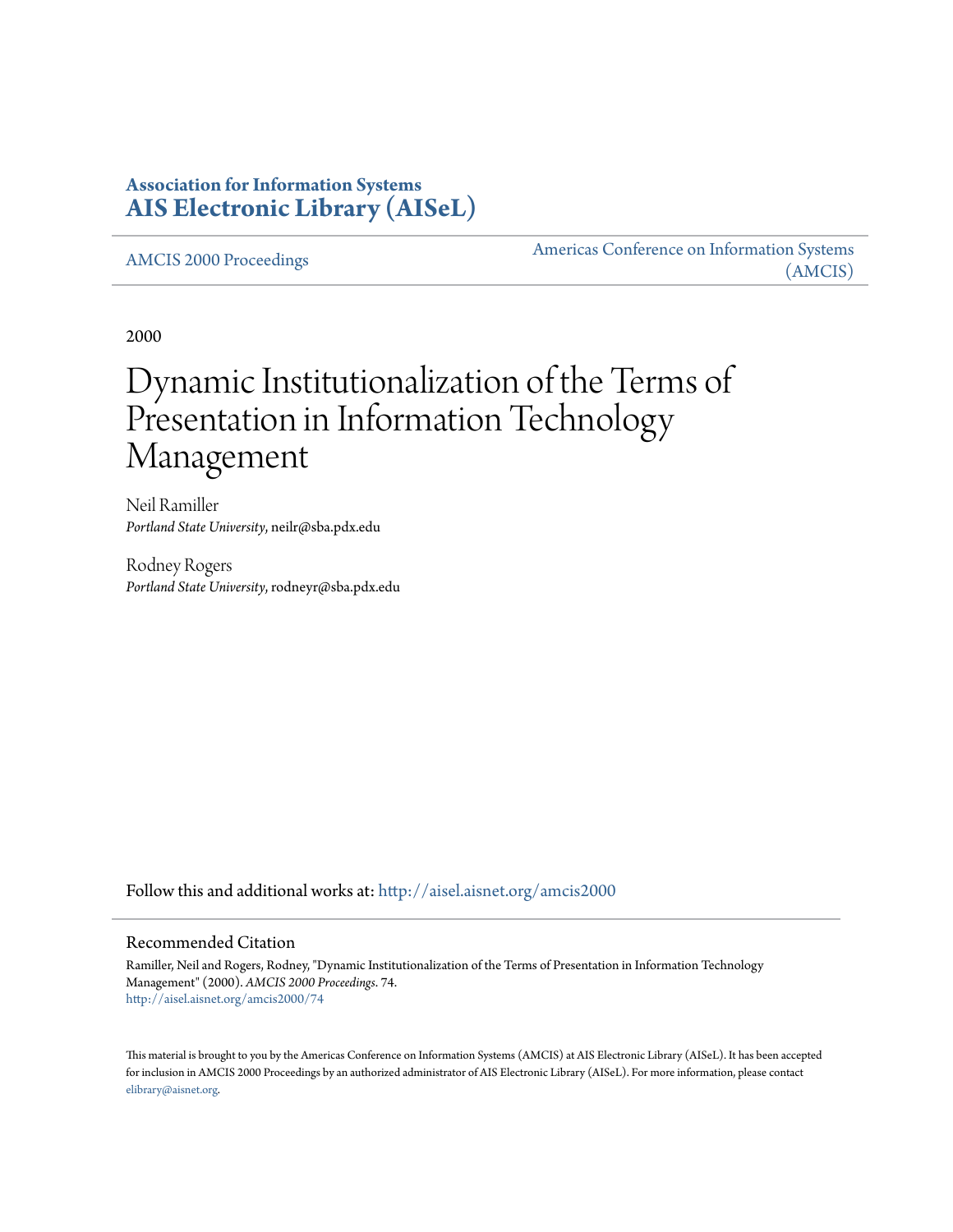## **Dynamic Institutionalization of the Terms of Presentation in Information Technology Management**

Neil Ramiller, School of Business Administration, Portland State University, neilr@sba.pdx.edu Rodney Rogers, School of Business Administration, Portland State University, rodneyr@sba.pdx.edu

#### **Abstract**

This report of research in progress describes a study of how senior executives incorporate statements concerning information technology innovation into their public representations of firm performance, activities, and direction. Drawing on institutional theory and using longitudinal content analysis, we consider how discourse in the wider business milieu potentially shapes and constrains executives' representations.

### **Introduction**

The research attention of the IS academic community has traditionally focused rather heavily on practical and instrumental issues in organizational innovation with information technologies (Swanson and Ramiller, 1993; Fichman, 2000). While the actual deployment of technology clearly demands our continued attention, research into the management of IT innovation should also consider the parallel challenges associated with how executives represent organizational efforts in the IT arena to interested constituencies. In fact, interesting tensions often occur between such *managerial representations* and organizational innovations *as matters of fact*.

It has long been a given, in management scholarship, that executives face a fundamental, on-going challenge to interpret and represent organizational strategy, action, and performance in a credible and persuasive manner to such interested parties as internal stakeholders, shareholders, financial-market analysts, and the general business press. The increasing pervasiveness of IT innovations, both within business firms and in the imagination of the business community, puts ever-mounting normative pressure on executives to incorporate statements about IT innovation in their public representations.

While the challenge of managerial representation endures, the specific formulation of executives' responses tends to change over time. This is because the language that is considered credible and persuasive shifts with the passing years. This paper reports on a study underway to investigate such language change, and its effects on executives' representations concerning their firms' ITrelated investments and activities.

### **Theoretical Development**

We propose that executives construct (and reconstruct) their discourses on organizational performance, in part, by drawing on relatively transitory discourses that take place in wider interorganizational fields. The discourses of particular interest are those that address current and emergent norms for organizational innovation. These transitory, yet influential, discourses are commonly announced by what are sometimes derisively called "buzzwords" (Swanson and Ramiller, 1997). Such buzzwords may refer to commercial innovations (e.g., "e-business"), positions on management practice ("TQM," "BPR"), infrastructural investments ("intranets"), or the sociotechnical constitution of organizational forms ("ERP"), among other things. Whatever the nature of the innovation, the buzzword in question is often more than merely that, and may label a substantive, focused discourse about an area of significant organizational opportunity or concern.

The executive nowadays ignores the IT buzzwords and their associated discourses at his/her peril. The IT topic du jour holds significant power for legitimation, and an executive's credibility is likely to be tied, in part, to the topic's successful deployment in the executive's communications. Accordingly, the *terms of presentation* available to the executive (and, it is likely, executive thinking itself) are, to a significant degree, shaped and constrained by the language in currency.

The influence of transitory interorganizational discourses suggests that they are in effect *nascent institutions* – ideas in movement toward conventionalization and a claim to "rule-like status in social thought and action" (Covaleski and Dirsmith, 1988, p. 562). However, this movement is actually an ebb and flow, with successive discourses coming into prominence and then fading away (Abrahamson, 1996; Eccles and Nohria, 1992). It is more fitting, therefore, to think of the terms of presentation as being subject, specifically, to a dynamic institutionalization.

The preceding perspective on the constitution of executive representation suggests a two-part research challenge. For the first part, we need to develop a systematic account of the "comings and goings" of these influential discourses. In particular, we need to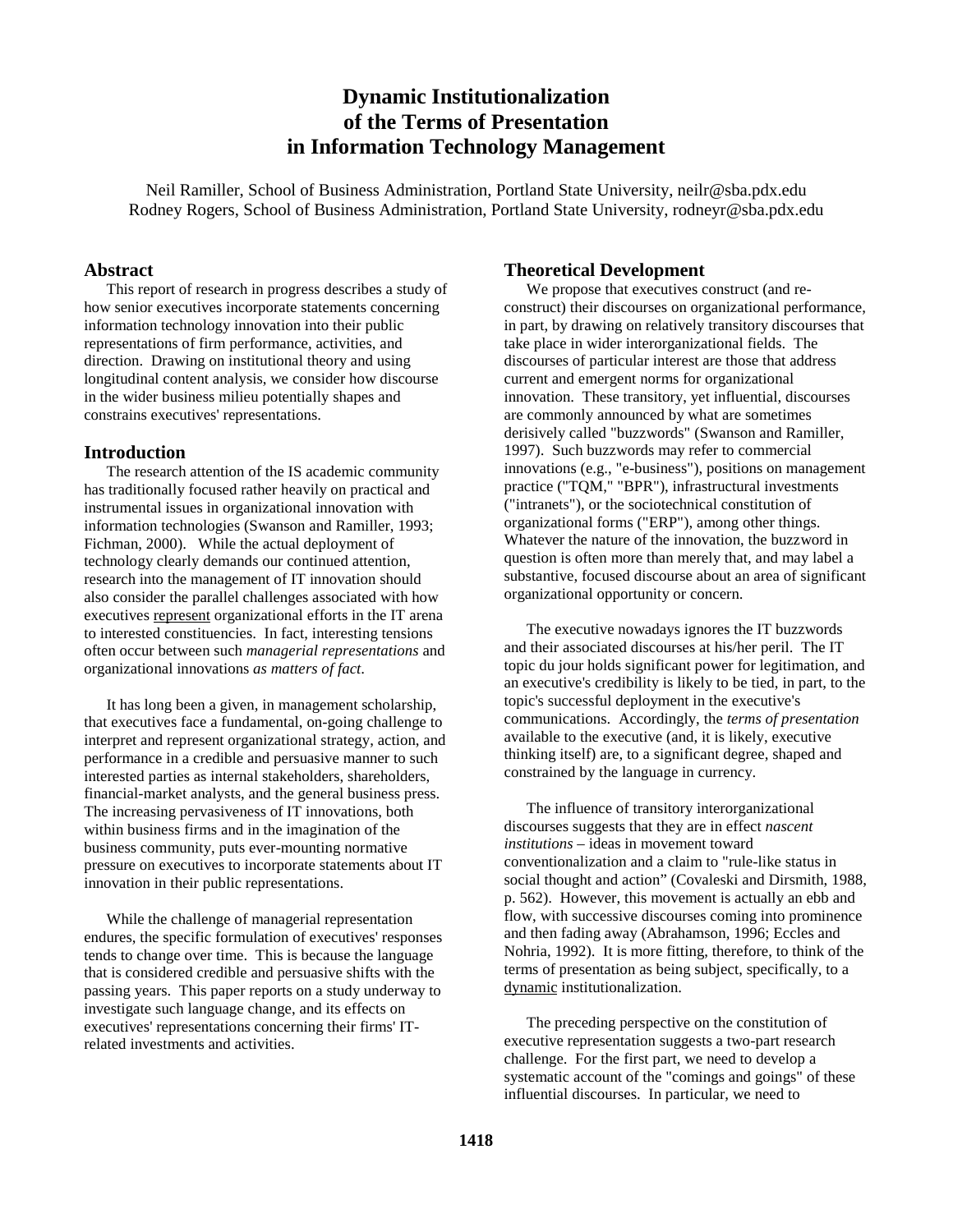understand more fully what patterns they manifest in their development, impact, and duration. For the second part, we need to learn more about their genesis and diffusion. A given discourse typically will appear in a variety of *spheres of presentation*, including the business press, corporate communications, analysts' reports, and the like. These spheres of presentation reflect an underlying community of interests that is heterogeneous in character. Accordingly, it is important to know whether, and to what degree, some interests may lead others in the elaboration and promulgation of these discourses (Barley et al., 1988; Abrahamson and Fairchild, 1999) – or whether, in fact, there is variation across discourses in the social locus of their production and promotion.

#### **Research Program**

In a preliminary exploration of these issues, we will perform a longitudinal content analysis for a focused set of IT-related innovation discourses. This effort builds on a long tradition of the use of content analysis in the management literature (Erdener and Dunn, 1990). The pilot study will consider each of these discourses across three spheres of presentation, specifically: prospectiveadopter firms, the financial analysts' community, and the wider business community. We believe that a seven-year window will be sufficient to yield preliminary data reflecting the dynamic nature of these discourses.

Companies' annual reports constitute our sampling domain for the first sphere, prospective adopters. The annual report, which represents management's statement to various stakeholders, discusses the past results of the firm as well as describes future plans and strategies. Prior studies have demonstrated that the textual content of these reports are predictors of future firm performance (Abrahamson and Amir, 1996). Analyzing the contents of annual reports will be our means of identifying innovation discourses of relevance to management.

Financial analysts are important information intermediaries. This group of individuals prepares reports that provide information to the general investing public regarding past and future company performance. Analyzing the content of these reports over time will provide information regarding the changing nature of this group's interest in IT innovation discourses.

Annual reports and analyst reports represent statements about the status, activities, and directions of specific companies. These statements, however, are made in the context of a wider business community, another sphere of presentation in which a specific innovation discourse may arise, taking there a more general form. For this sphere, we will examine the content of the general business press over the same time window.

We will select five firms from five different industries. We will exclude industries oriented around IT-related products and services, so as to focus our analysis on texts that are unambiguously concerned with the adoption (rather than the purveying) of IT. To ensure adequate coverage from the financial analyst's community, these five firms will be in the top ten percentile of their industry in terms of market following. The annual reports for these five firms for the years 1993 through 1999 will be obtained from the Compact Disclosure database. For each annual report we will consider the president's letter and the management discussion and analysis section of the annual report. Content analysis will be used to identify the prominent innovation discourses referenced in these annual reports, and to develop thesauri of keyword indicators for these discourses. Analyst reports of the five firms covering the same time period will be obtained from the Investext database. These, too, will be content-analyzed for discourses and indicators.

The innovation discourses and indicators that have been identified, year-by-year, for each firm will be compared between annual reports and analyst reports and also considered longitudinally. The final step of the analysis will be to investigate the timing and intensity of these discourses in the general business press during the seven-year window. The Lexis/Nexis database will be the source used in this part of the analysis. Contrasting patterns in the manifestation of the innovation discourses across the three spheres of presentation will then be evaluated for insights into the dynamics involved in the diffusion of IT-related discourses and their normative expression in executives' representations of firm activities and performance.

#### **References**

Abrahamson, E. "Management Fashion," *Academy of Management Review* (21:1), 1996, pp. 254-285.

Abrahamson, E. and Fairchild, G. "Management Fashion: Lifecycles, Triggers, and Collective Learning Processes," *Administrative Science Quarterly* (44), 1999, pp. 708-740.

Abrahamson, E and Amir, E. "The Information Content of the President's Letter to Shareholders," *Journal of Business Finance and Accounting* (23:8), 1996, pp. 1157- 1183.

Barley, S.R., Meyer, G.W., and Gash, D.C. "Cultures of Culture: Academics, Practitioners and the Pragmatics of Normative Control," *Administrative Science Quarterly* (33), 1988, pp. 24-60.